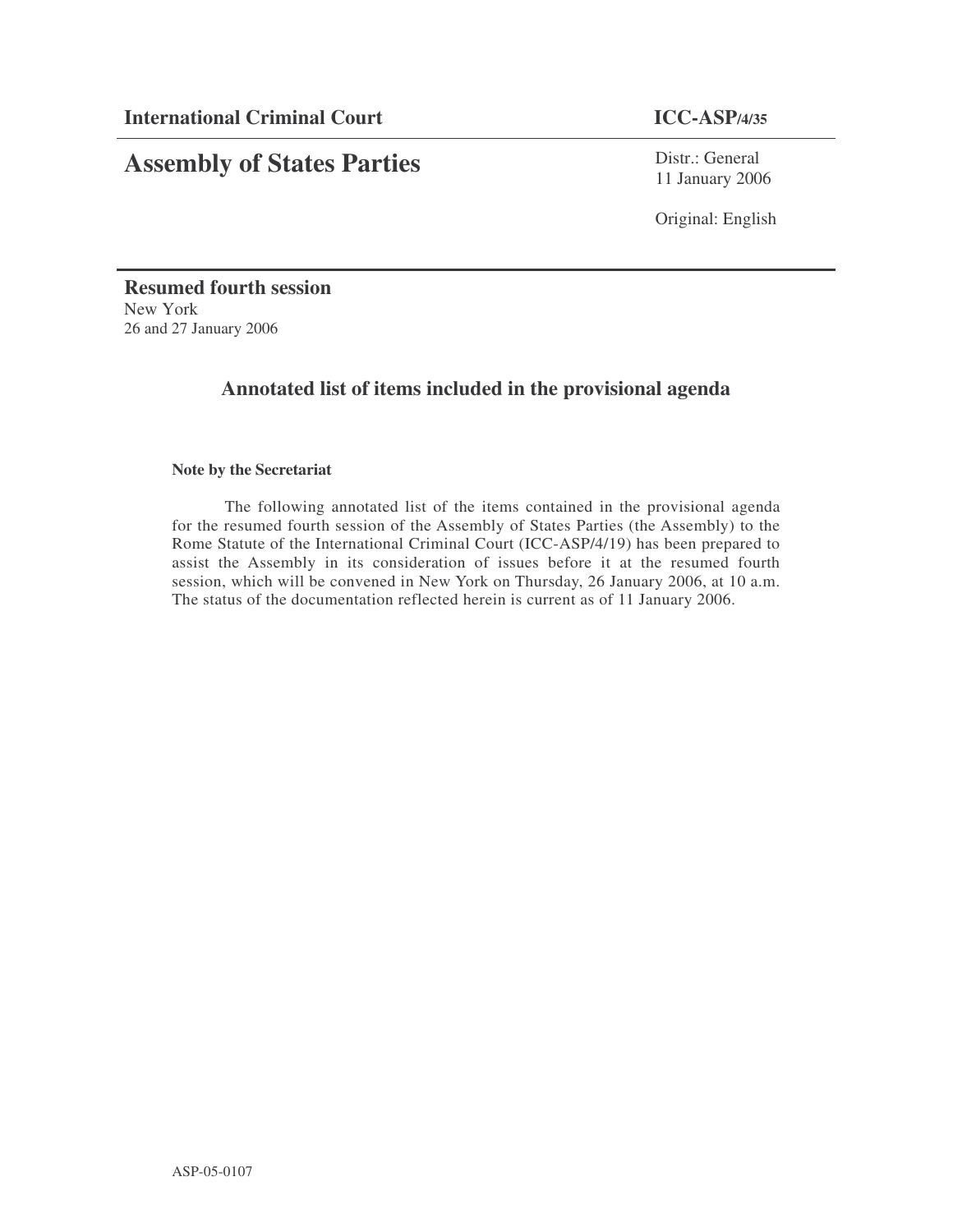### **Annotated list of items included in the provisional agenda**

#### **1. Adoption of the agenda**

Rules 10 to 13 and 18 to 22 of the Rules of Procedure concerning the agenda are applicable to regular sessions.

In accordance with rules 10 and 11 of the Rules of Procedure, the provisional agenda for the resumed fourth session (ICC-ASP/4/19) was issued on 20 September 2005. In accordance with rule 19 of the Rules of Procedure, the agenda has to be submitted to the Assembly for approval.

#### *Documentation*

Provisional agenda (ICC-ASP/4/19)

#### **2. States in arrears**

According to article 112, paragraph 8, of the Rome Statute, "A State Party which is in arrears in the payment of its financial contributions towards the costs of the Court shall have no vote in the Assembly and in the Bureau if the amount of its arrears equals or exceeds the amount of the contributions due from it for the preceding two full years."

At its fourth session, on 3 December 2005, the Assembly adopted resolution ICC-ASP/4/Res.4, containing operative paragraphs 40 to 47 that deal with the issue of the arrears of States Parties.

#### *Documentation*

*Official Records of the Assembly of States Parties to the Rome Statute of the International Criminal Court, Fourth session, The Hague, 28 November-3 December 2005*, part III, resolution ICC-ASP/4/Res.4.

#### **3. Credentials of representatives of States at the resumed fourth session**

Representation and credentials are regulated by rules 23 to 28 of the Rules of Procedure. In accordance with rule 24, the credentials of representatives of States Parties and the names of alternates and advisers shall be submitted to the Secretariat if possible not later than twenty-four hours after the opening of the session. The credentials shall be issued by the Head of State or Government or by the Minister for Foreign Affairs or by a person authorized by either of them.

In accordance with rule 25 of the Rules of Procedure, at the 1st meeting of its fourth session, on 28 November 2005, the Assembly appointed the following States to serve on the Credentials Committee: Benin, France, Honduras, Ireland, Jordan, Paraguay, Serbia and Montenegro, Slovenia and Uganda.

The Credentials Committee shall examine the credentials of representatives of States Parties and report to the Assembly without delay.

#### **4. Organization of work**

The Assembly will consider and adopt a programme of work at the beginning of the session on the basis of a proposal by the Bureau.